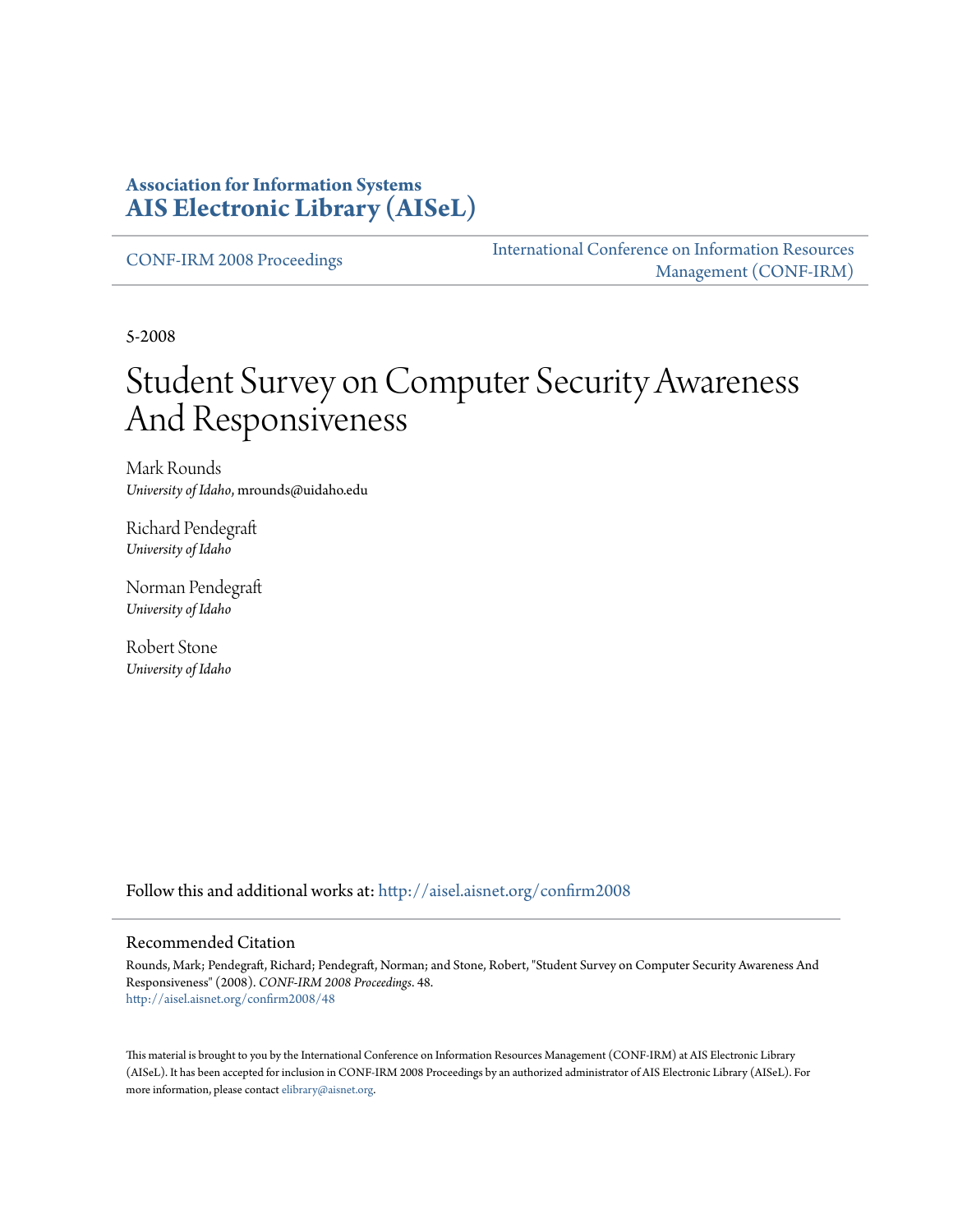## **71F. Student Survey on Computer Security Awareness And Responsiveness**

Mark Rounds University of Idaho mrounds@uidaho.edu

Norman Pendegraft University of Idaho Richard Pendegraft University of Idaho

Robert Stone University of Idaho

### *Abstract*

University students are very knowledgeable internet users, yet there seems to be disconnect between their actions and the security of their computer systems. This paper reports the results of an on-line survey of students' awareness of security threats on-line and their preparation to meet those threats.

### *Keywords*

Network Security, User Modeling

#### **1. Introduction**

This research examines the attitudes of university students toward information system (IS) security, their behavior regarding security, and their use of their computers. University students are among the most computer literate members of our society. One would suppose that they are also the most aware of the threats they will confront using systems on-line. Surveys of professionals show that many users are not informed and not motivated to security aware but few if any have been done on student populations (Kankanhalli et. al. 2003, Stanton et. al., 2005, Khalfan, 2004). Foltz, Cronan, and Jones (2005) found that most students don't read their University's computer use handbooks. Adams and Sasse (1999) report that most users don't know a great deal about security. Siponen (2001) add that most users are also unaware of the damage they can do through ill considered responses to security situations.

These issues are important because fear of computer crime and the lack of awareness of computer security are major hindrances to growth of e-commerce is the (Udo 2001).There is a body of literature focusing on how to teach computer security awareness to students (Bishop, 1999, (2000, Yurcik and Doss (2001, Davis and Dark,2003). However, very few researchers have attempted to measure the effectiveness of security awareness training. Ferguson (2005) conducted an interesting experiment where randomly chosen cadets at West Point were sent an email with a faked link that was discussed as inappropriate computer use in the class four hours prior to the experiment. Most of the students clicked on it anyway. This experiment was very interesting but limited to only one security practice.

In an attempt to more broadly understand the relationship between security awareness and security practice, we surveyed students at a western land grant university regarding security and security practices. This is a preliminary effort to gauge the size and complexity of the security awareness problem as it relates to modeling user attacker responses to increased security. We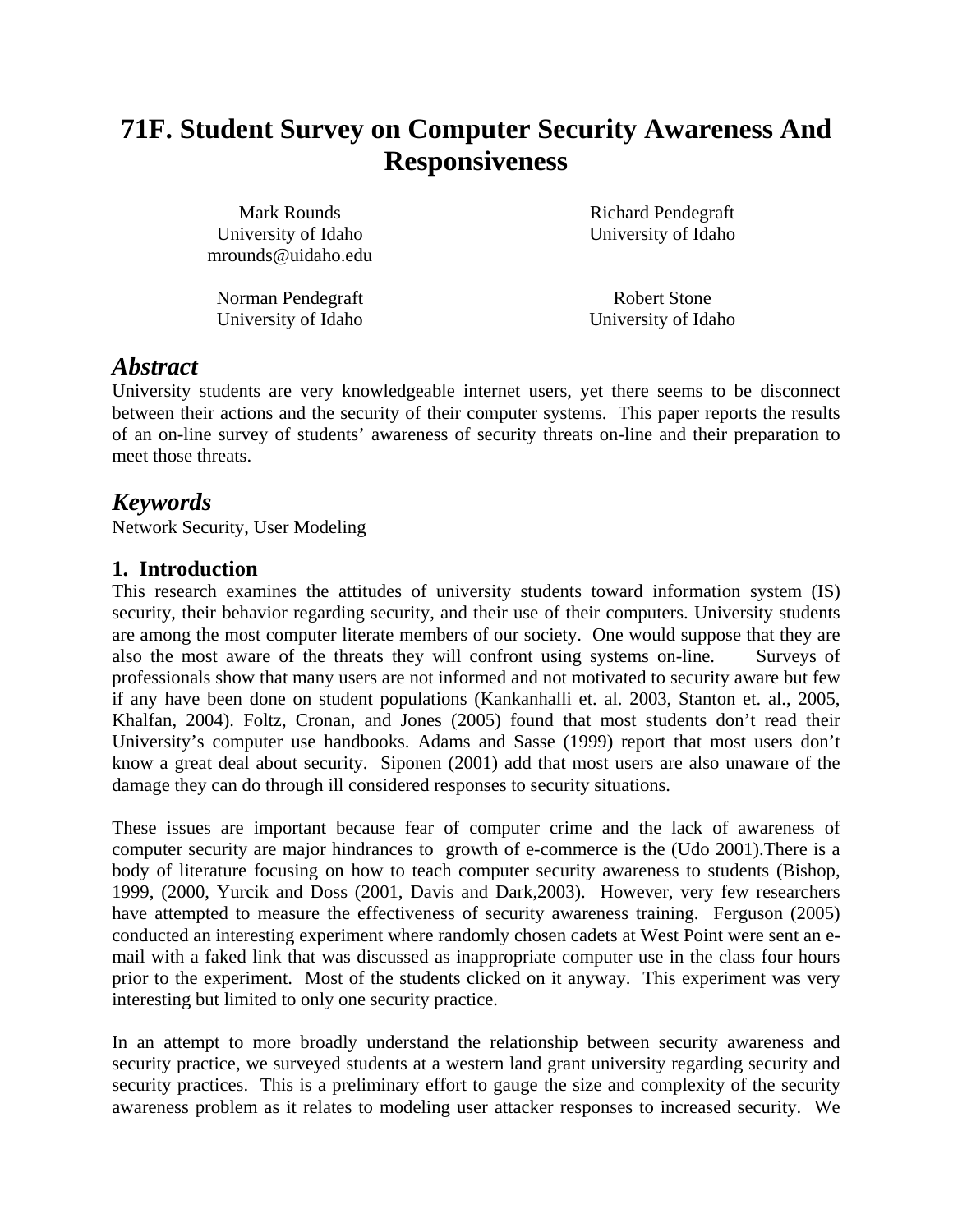have modeled these interactions in previous work (Pendegraft & Rounds, 2006, 2007) and have presented the theory that human interaction accounts for a larger share of the computer security problem than has been previously considered (Rounds, Pendegraft, & Taylor, 2007).

This work is based on the technology acceptance model or TAM (Davis, 1989) and the IS Success Model (ISM) (DeLone and McLean, 1992, 2003). TAM suggests that there is a link between ease of used and user acceptance. It is clear that security can reduce ease of use, hence our interest in evaluating attitudes toward security. ISM suggests that system and information quality leads to increased user satisfaction and increased use which in turn leads to net benefits. Security can also affect these factors. Wixom and Todd (2005) combine these models system and data quality and the one hand and system usage on the other. Clearly, systems usage increases system value and is bounded by the level that security intrudes upon the user.

### **2. Methodology**

The first goal of the survey was to determine how the subject population perceives the current importance of computer security. The second goal was to look at which security practices they actually employ and compare the two to see if there is a dissonance. We examined two classes of behavior that we looked at. The first is includes behavior and activities on line. The second is security practices designed for keeping your system secure. Security products usage questions were asked using a simple yes/no grid. Space was provided to respond with any other product that we may not have listed. The more qualitative questions were asked with a five point Likert scale.

The questionnaire contains twenty two questions (listed in results). Three questions looked at security awareness, eleven measured on-line behaviors and five measured specific security features such as software fixes and passwords.

The survey itself was administered on-line using Web Surveyor over a three week period. Two thousand initial requests were sent out. Two reminders were sent as the time period elapsed. We received 159 completed surveys for a 7.95% response rate.

### **2.1 Limitations**

Since this survey was administered on-line, the respondents self selected. It was also limited to students of a single University. These results are representative of the state of awareness and security practices in certain populations of users at this University. While self-selecting web surveys do lack randomness, there are benefits to this approach. Schwartz et. al. (1995, 1996) suggests that the absence of an interviewer can elicit a more honest response.

### **3. Results**

Table 1 summarizes the results.

| <b>Question</b>                                                               | <b>Results</b> |
|-------------------------------------------------------------------------------|----------------|
| Do you set your operating system to automatically download and apply updates? | 69.81%         |
| Do you use any of the following security software? avast! Antivirus           | 1.89%          |
| Do you use any of the following security software? AVG Antivirus              | 25.79%         |
| Do you use any of the following security software? BitDefender Antivirus      | $0\%$          |
| Do you use any of the following security software? CA Antivirus               | 0.63%          |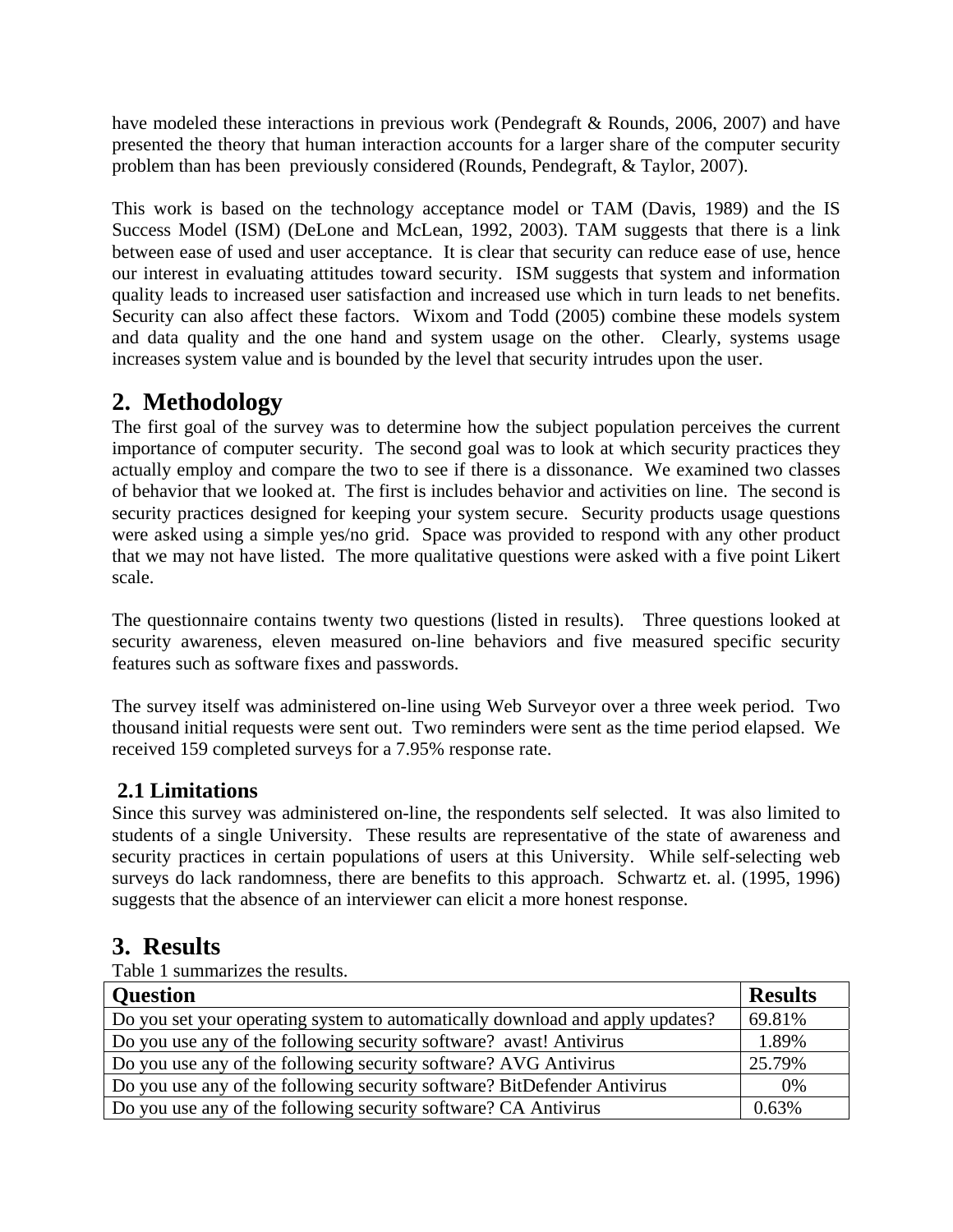| Do you use any of the following security software? F-Secure Antivirus                                              |                  |  |  |  |  |  |
|--------------------------------------------------------------------------------------------------------------------|------------------|--|--|--|--|--|
| Do you use any of the following security software? Kaspersky Antivirus                                             |                  |  |  |  |  |  |
| Do you use any of the following security software? Lavasoft Ad-Aware                                               |                  |  |  |  |  |  |
| Do you use any of the following security software? MacAfee VirusScan                                               |                  |  |  |  |  |  |
| Do you use any of the following security software? Norton Antivirus                                                |                  |  |  |  |  |  |
| Do you use any of the following security software? Panda Antivirus                                                 |                  |  |  |  |  |  |
| Do you use any of the following security software? Spybot- Search and Destroy                                      |                  |  |  |  |  |  |
| Do you use any of the following security software? Symantec Antivirus Corporate<br>Edition                         |                  |  |  |  |  |  |
| Do you use any of the following security software? Trend Micro "PC-cillin"<br>Internet security                    |                  |  |  |  |  |  |
| Do you use any of the following security software? Webroot Spy Sweeper                                             |                  |  |  |  |  |  |
| Do you use any of the following security software? Windows Defender                                                |                  |  |  |  |  |  |
| Do you use any of the following security software? Windows Live OneCare                                            |                  |  |  |  |  |  |
| Do you use any of the following security software? ZoneAlarm Internet Security<br>Suite                            |                  |  |  |  |  |  |
| Do you use any of the following security software? Other                                                           | 9.43%            |  |  |  |  |  |
| Approximately how often do you update the definition files for your antivirus<br>program(s) (at least once a week) |                  |  |  |  |  |  |
| I often download from the web. (Agree or strongly agree)                                                           |                  |  |  |  |  |  |
| How many web sites do you visit that require passwords? Less than 4/(4-                                            | 10.7%/67.3       |  |  |  |  |  |
| $10$ /(More than 10)                                                                                               | $% / 22\%$       |  |  |  |  |  |
| For these web sites, about how many different passwords do you use?<br>Average/median                              |                  |  |  |  |  |  |
| Approximately how often do you change your University email account<br>password? (once a semester or less)         | 96.7%            |  |  |  |  |  |
| Do you share any of your passwords with other people? (Yes)                                                        | 21.38%           |  |  |  |  |  |
| Do you set your web browser to save passwords for you? (Yes)                                                       |                  |  |  |  |  |  |
| It is important to worry about computer security? (Agree or strongly agree)                                        |                  |  |  |  |  |  |
| Keeping my computer secure helps keep other computers secure. (Agree or<br>strongly agree)                         | 87.42%<br>81.13% |  |  |  |  |  |
| I am very careful about downloading from the web. (Agree or strongly agree)                                        | 77.99%           |  |  |  |  |  |
| I am very careful about opening attachments or links in email. (Agree or strongly<br>agree)                        | 79.87%           |  |  |  |  |  |
| Commercial sites such as Amazon.com. (Willing or Very Willing to use)                                              | 57.86%           |  |  |  |  |  |
| Computer support sites such as Microsoft.com. (Willing or Very Willing to use)                                     | 78.62%           |  |  |  |  |  |
| Social Networking sites such as FaceBook.com. (Willing or Very Willing to use)                                     | 17.61%           |  |  |  |  |  |
| Blogs. (Willing or Very Willing to use)                                                                            | 3.77%            |  |  |  |  |  |
| Sites with sexual content. (Willing or Very Willing to use)                                                        | 5.03%            |  |  |  |  |  |
| Sites associated with computer hackers. (Willing or Very Willing to use)                                           | 3.14%            |  |  |  |  |  |
| Have you heard about the University Computer Security Awareness day? (Yes)                                         |                  |  |  |  |  |  |
| Would you attend a free 2-hour course on computer security if one were offered?<br>(Yes)                           |                  |  |  |  |  |  |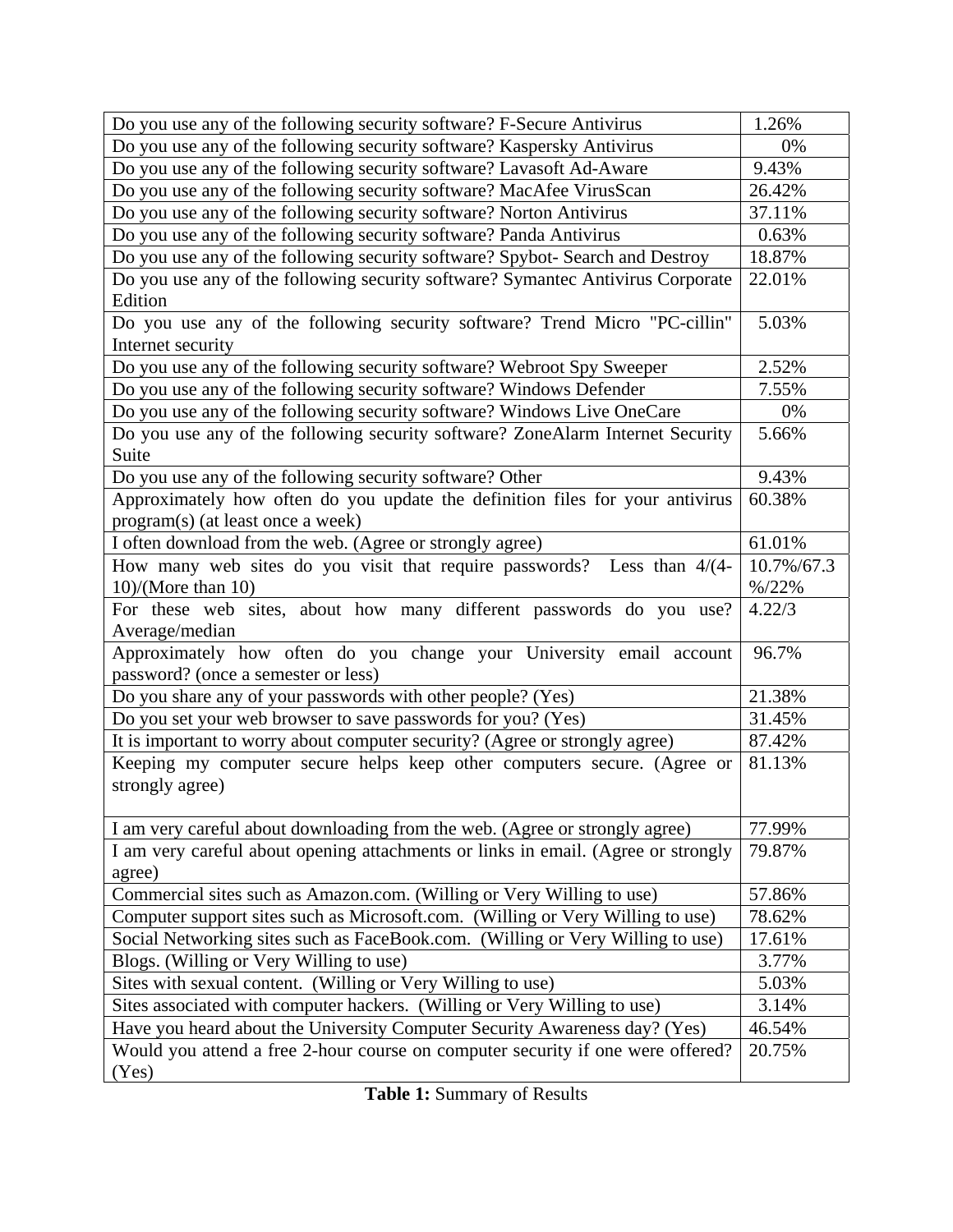#### **3.1 Security Awareness**

The bulk of our students agree that there is a security problem, in fact, 87.4% agree or strongly. Most students (81.1%) also agree that keeping their computers secure helps increases overall security. However, only 46.5% have heard about the University's Computer Security Awareness Day in spite of the fact that they all received e-mail on the subject and there were numerous posters around campus.

#### **3.2 Web Practices**

When we looked at web practices, we saw that many students are obviously aware of the suggestions for safe web usage and follow those that require passive acceptance. For example, 78% of students say they are very careful about downloading from the web and 79.9% of students say that they are very careful about opening e-mail attachments. When we looked at the types of web sites that students view, 78.6% of students say that they are willing to use on-line support sites and 57.9% say they are willing to use commercial sites such as Amazon.

However, when the focus of the questions turned to some sites with a less reliable track record the student's responses were significantly less positive. Only 17.6% are willing to use social networking sites such as Facebook and only 3.8% are willing to use blogs. When we asked about sites that had a potentially illegal or objectionable content, the number of positive responses are even lower, with only 5.03% willing to use sites with sexual content and only 3.14% willing to use sites associated with hackers.

However, when dealing with on-line security issues that require a positive action, the students are more likely to avoid the action. For example, when using passwords on-line, it is clear that many are using the same password for several sites as 67.3% visit between 4-10 websites that require passwords and another 22% visit more than 10 sites that require passwords, however, the average number of passwords that these same students have is 4.22 with a median of 3. Further, 21.4% share their passwords with others and 31.5% set their browsers to save passwords. In general, those with a higher number of passwords tended to let their browser store the passwords and those who had many passwords were more likely to share them.

### **3.3 Security Practices**

When we start evaluating security practices where compliance requires some positive action, the information was more mixed. Most computers these days come with some form of anti-virus protection and so most have some form of security software. Only 5% of the respondents have no computer security software and 12.58% have no antivirus software. However, when the security measure requires an active response, more are likely to forego many security measures, for example while only 5% of respondents have no anti-virus program, only 61% of students with antivirus software update it at least once a week.

When it comes to optional security software, there was very little used. The most common security software was designed to stop agents from being implanted such as Ad-Aware. The percentage that had this software was 30.82% with very little overlap. Very few used any form of security management or integrating software and none used any other form of intrusion alert software.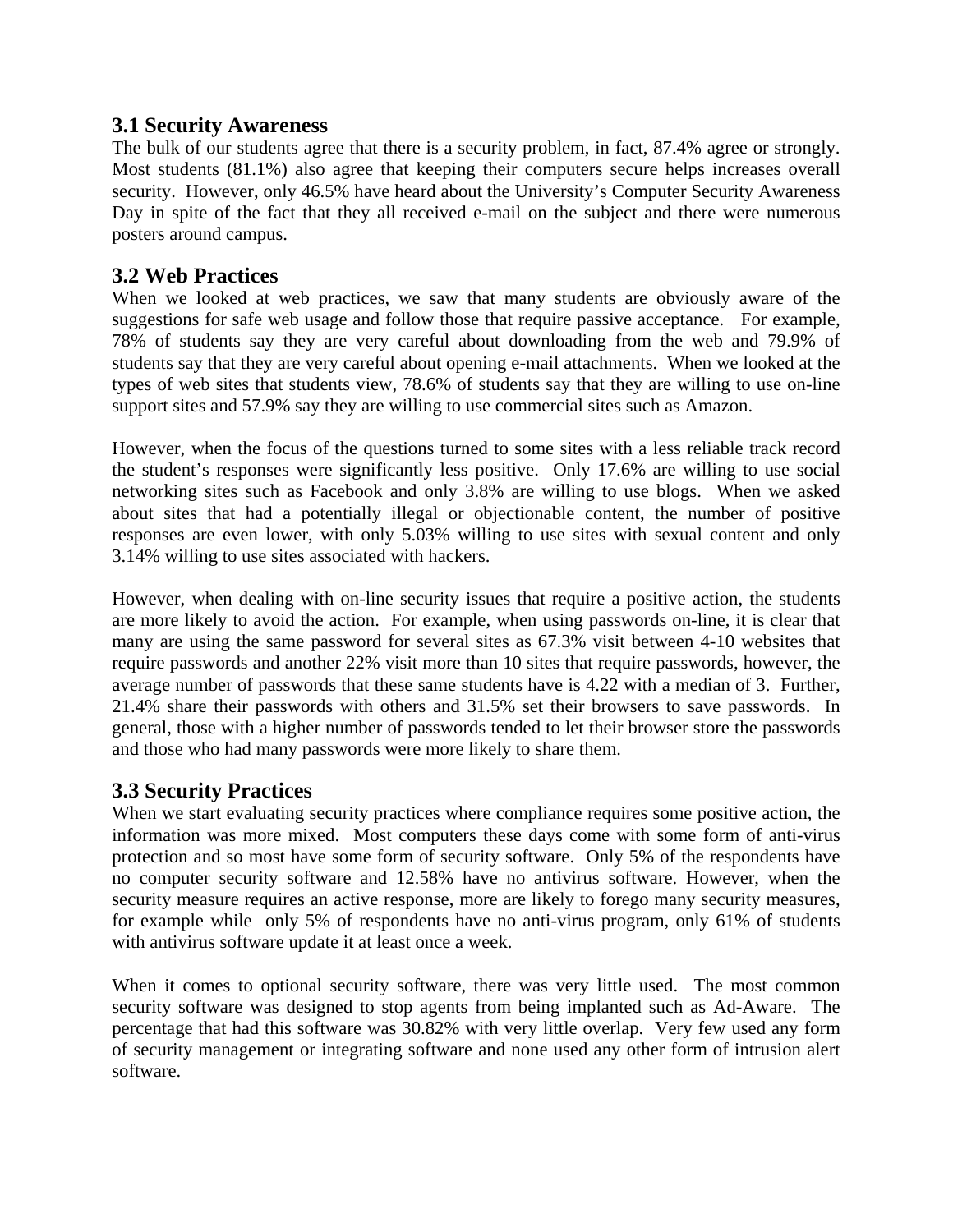As most systems are defaulted for auto update, it is surprising that only 69% allow Microsoft to auto-update their operating systems and other Microsoft products. Finally, only 20.8% would be willing to take a free two hour computer security class in spite of the fact that most don't follow good security practices such as frequent password renewal, sharing of passwords, using the same password on multiple sites and admit that it is a problem.

#### **3.4 Factor Analysis**

Using these responses to the questionnaire, a principle components factor analysis, using PC SAS version 9.1, was performed. The prior communities were set equal to one. The initial factors were rotated orthogonally using varimax rotation. Seven meaningful rotated factors were identified. One factor related to the respondents' attitudes towards computer security and was composed of two items ("It is important to worry about computer security" and "Keeping my computer secure helps keep other computers secure"). This factor is labeled as "Attitudes Towards Security." The other six factors were behaviors related to computer and Internet use and security. Each of these is discussed and labeled below. One factor, labeled "Visit Commercial and Support Sites" was composed of two items (On the Internet, I visit "Commercial sites such as Amazon.com" and "Computer support sites such as Microsoft.com"). Another factor, labeled "Using Social Networks and Blogs" was also composed of two items (On the Internet, I visit "social networking sites such as FaceBook.com" and "Blogs"). A factor labeled "Concern for Opening Files from the Internet" was made from two questionnaire items ("I am careful about downloading from the web" and "I am very careful about opening attachments and links in email").

The next factor is labeled "Visit Adult Sites" and was formed from two questionnaire items (On the Internet, I visit "Sites with sexual content" and "Sites associated with computer hackers"). The next factor is labeled "Passwords" and is made from two items ("How many websites do you visit that require passwords?" and "For these websites how many different passwords do you have?"). The final factor is labeled "Antivirus" and is composed from two questionnaire items ("Do you have your operating system to automatically download and apply updates?" and "Approximately, how often do you update the definition files for your antivirus program(s)?).

The items composing each factor were summed into the seven composite measures. These summed measures were then correlated to examine any potential interrelationships. These correlations were computed as the standard Pearson correlation coefficients and are reported in Table 2.

There are some cautious interpretations that can be made from these correlations. Respondents who are concerned about opening files from the Internet also have positive attitudes towards computer security. It appears that respondents who visit commercial and support sites on the Internet also use social networks and blogs. Furthermore, those respondents who visit social networks and blogs also tend to visit adult sites (i.e., ones with sexual content and computer hacker sites) and have reduced concern for open files distributed via the Internet. Finally, the respondents who expressed concern for opening files from the Internet also display increased number of sites visited requiring passwords and greater numbers of different passwords on these sites.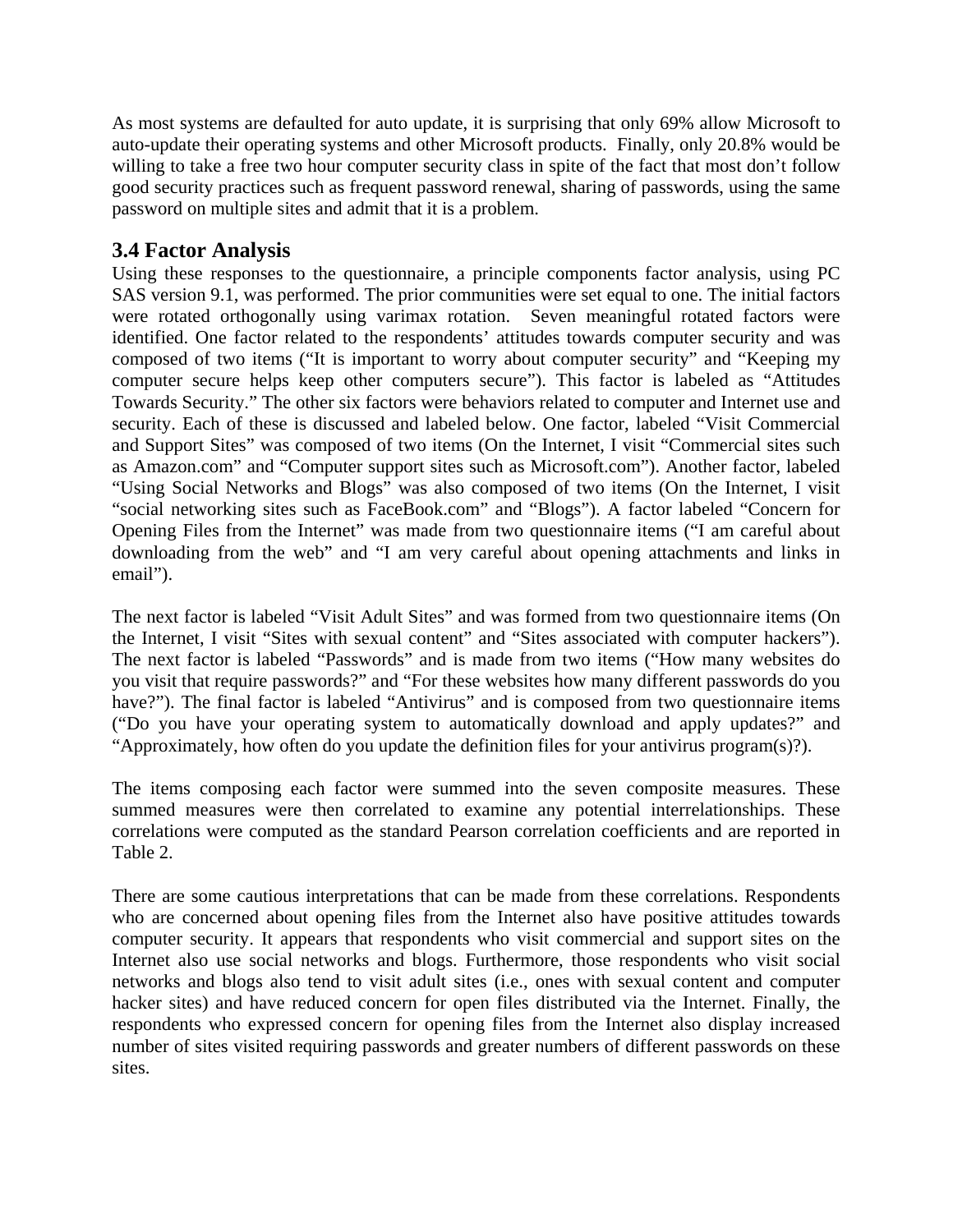|                 | <b>Attitudes</b> | Visit        | Using           | Concern  | Visit        | Passwords | Antivirus |
|-----------------|------------------|--------------|-----------------|----------|--------------|-----------|-----------|
|                 | Towards          | Commercial   | Social          | for      | Adult        |           |           |
|                 | Security         | and Support  | <b>Networks</b> | Opening  | <b>Sites</b> |           |           |
|                 |                  | <b>Sites</b> | and             | Files    |              |           |           |
|                 |                  |              | <b>Blogs</b>    | from the |              |           |           |
|                 |                  |              |                 | Internet |              |           |           |
| Attitudes       | 1.00             |              |                 |          |              |           |           |
| Towards         |                  |              |                 |          |              |           |           |
| Security        |                  |              |                 |          |              |           |           |
| Visit           | $-0.04$          | 1.00         |                 |          |              |           |           |
| Commercial      |                  |              |                 |          |              |           |           |
| and Support     |                  |              |                 |          |              |           |           |
| <b>Sites</b>    |                  |              |                 |          |              |           |           |
| Using           | $-0.12$          | $0.23**$     | 1.00            |          |              |           |           |
| Social          |                  |              |                 |          |              |           |           |
| <b>Networks</b> |                  |              |                 |          |              |           |           |
| and Blogs       |                  |              |                 |          |              |           |           |
| Concern for     | $0.31**$         | 0.01         | $-0.30**$       | 1.00     |              |           |           |
| Opening         |                  |              |                 |          |              |           |           |
| Files from      |                  |              |                 |          |              |           |           |
| the Internet    |                  |              |                 |          |              |           |           |
| Visit Adult     | 0.07             | 0.17         | $0.23**$        | $-0.15$  | 1.00         |           |           |
| sites           |                  |              |                 |          |              |           |           |
| Passwords       | 0.07             | 0.11         | $-0.06$         | $0.19*$  | 0.10         | 1.00      |           |
|                 |                  |              |                 |          |              |           |           |
| Antivirus       | $0.20*$          | 0.01         | $-0.01$         | 0.14     | $-0.05$      | 0.10      | 1.00      |

**Table 2:** The Correlations Among the Factors

\* Correlation significantly different from zero at a 5% level in a two-tail test.

\*\* Correlation significantly different from zero at a 1% level in a two-tail test.

### **4. Conclusion**

Many individuals seem similar to our students in that while they are aware of issues like the effect of obesity on health, or the importance of locking one's doors, they aren't willing to exert much effort to comply. While not really surprising, it is none the less a useful insight for systems administrators when developing security policies. Those methods that require active participation from the users would, based on this research, be less effective than those that were handled automatically or by the administrator. Password control in particular seems to be the area where students at this University pay the least heed even though they have heard the message in multiple contexts.

### **5. Future Research**

This work has been exploratory, and its results suggest at least two potential lines of future research. It would be useful to follow this survey up with repeat surveys at other institutions as well as non university environments to determine whether our results can be generalized.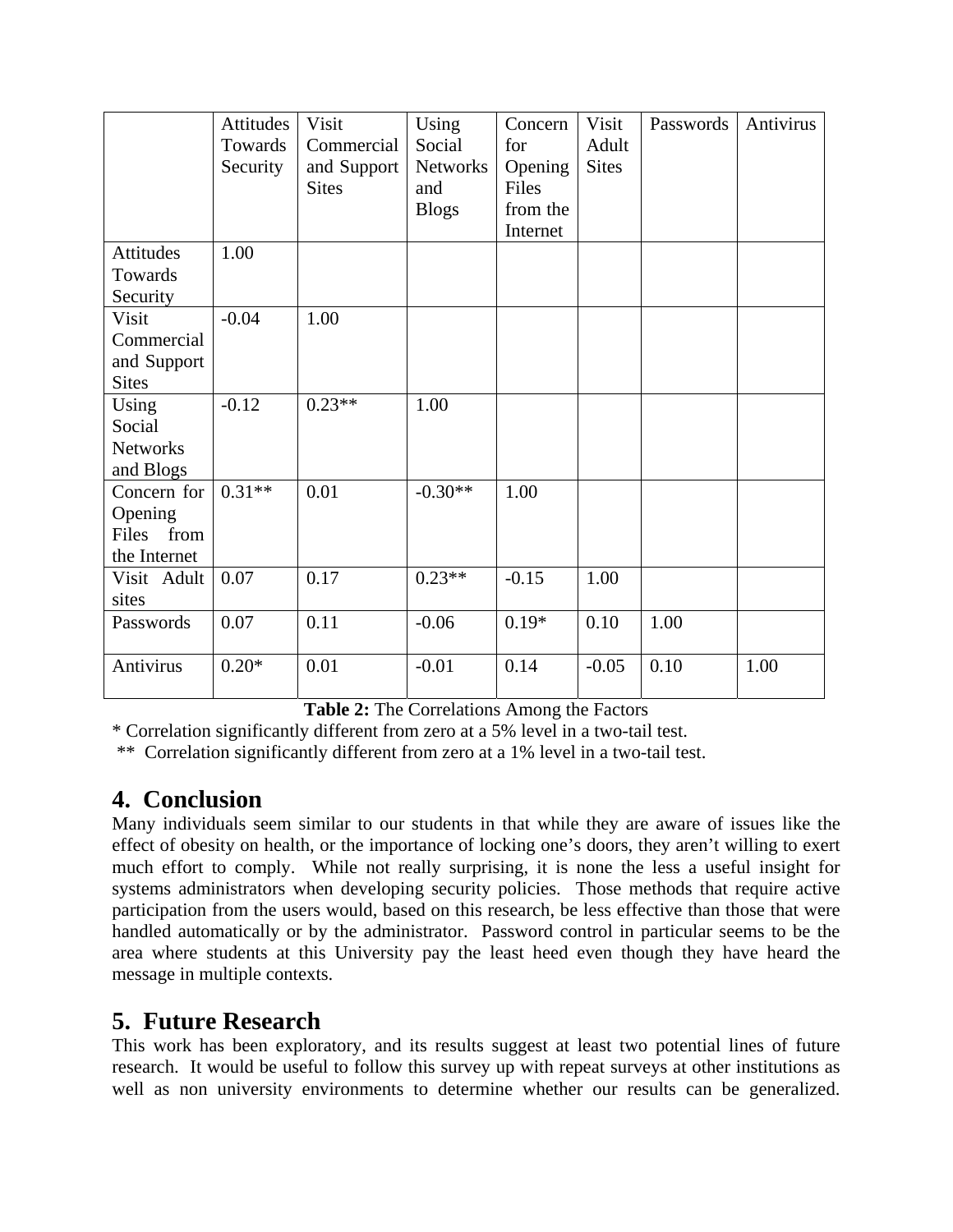Longitudinal studies linked to security training would also be interesting. Secondly, it calls for a sound theoretical model of the relationship between the attitudes and behaviors of IS users. We are currently engaged in this work.

### *References*

- Adams A., and Sasse M., "Users are not the enemy.", Communications of the ACM, Volume 42, Number 12, 40-46, 1999.
- Bishop, M., "What Do We Mean by "Computer Security Education"?"  $22<sup>nd</sup>$  National Information Systems Security Conference, Proceedings October 1999.
- Bishop, M., "Education in Information Security", IEEE Concurrency, 4-8, December, 2000.
- Davis, F., "Perceived Usefulness, Perceived Ease of Use, and User Acceptance of Information Technology", MISQ13(3) 319-340, 1999.
- Davis, J., and Dark, M., "Defining a Curriculum Framework in Information Assurance and Security" 2003 ASEE Annual Conference & Exposition: Staying in Tune with Engineering Education, Nashville, 22-25 June 2003.
- DeLone, W.H. and McLean, E.R., "Information System Success: The Quest for the dependent Variable.", ISR 3(1), 60-95, 1992.
- DeLone, W.H. and McLean, E.R., "The DeLone and McLean Model of Information Systems Success: A Ten-Year Update.", JMIS 19(4), 9-30, 2003.
- Ferguson, A., "Fostering E-Mail Security Awareness: The West Point Carronade", Educause Quarterly, Volume 28, Number 1, 54-57, 2005.
- Foltz, C., Cronan, T., and Jones, T., "Have you met your organization's computer usage policy?", Industrial Management & Data Systems, Volume 105, Issue 2, 137-146, 2005,
- Kankanhalli, A., Teo, H., Tan, B., and Wei K., "An integrative study of information systems security effectiveness", International Journal of Information Management, Volume 23, Issue 2, 139-154, April 2003.
- Khalfan, A., "Information security considerations in IS/IT outsourcing projects: a descriptive case study of two sectors", International Journal of Information Management, Volume 24, Issue 1, 29-42, February 2004,
- Pendegraft, N., and Rounds, M., "A Simulation of IS Security with Variable Attacker Populations", *INFORMS Annual Meeting*, November 5-8, 2006, Pittsburg, PA.
- Pendegraft, N., and Rounds, M., "A Simulation Model Of IS Security", International Journal of Information Security and Privacy, Vol. 1, Issue 4, 62-74, July/September 2007.
- Rounds, M., Pendegraft, N., and Taylor C., "Human-Centric Approach to Simulation of IS Security Dynamics"., presented at the 18th Annual Information Resources Management Association International Conference May 19-23, 2007, Vancouver, British Columbia, Canada.
- Siponen, M., "Five dimensions of information security awareness", ACM SIGCAS Computers and Society, Volume 31 , Issue 2, 24 – 29, June 2001.
- J., Stam, K., Mastrangelo, P., and Jolton J., "Analysis of end user security behaviors", Computers & Security, Volume 24, Issue 2, 124-133, March 2005.
- Udo, G.," Privacy and security concerns as major barriers for e-commerce: a survey study.",Information Management & Computer Security, Volume 9 Issue 4, 165-174, 2001.
- Yurcik, W. and Doss, D., "Different Approaches in the Teaching of Information Systems Security," Information Systems Education Conference (ISECON), 2001, Cincinnati, OH